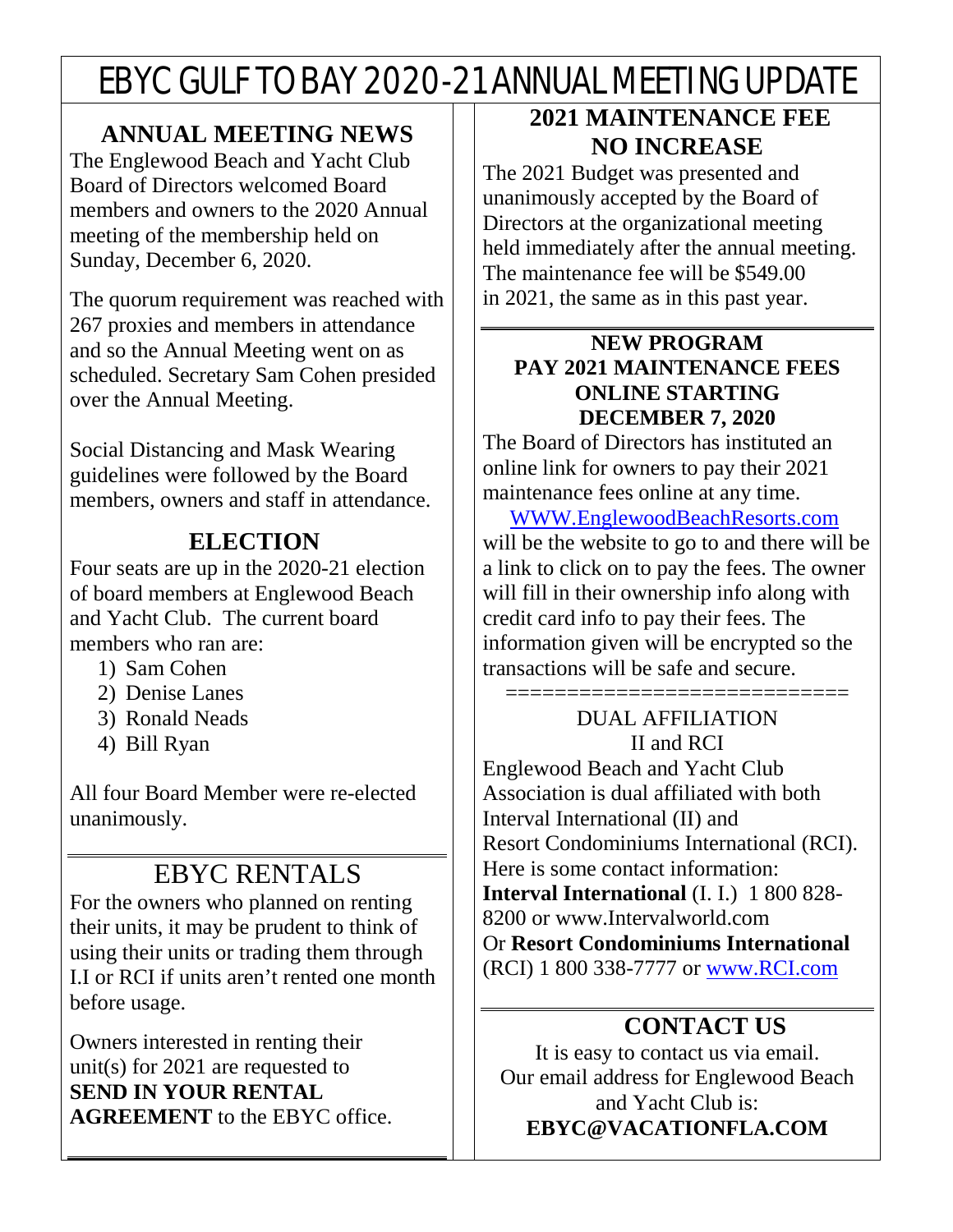# EBYC 2020-21 Annual Meeting Update

#### [WWW.ENGLEWOODBEACHRESORTS.COM](http://www.englewoodbeachresorts.com/) WEBSITE

Englewood Beach and Yacht Club will continue to improve the value and transparency to the owners of the website this year by adding several new features including:

- EBYC Condominium Documents.
- Quarterly Financial Documents as soon as Board of Directors accept the reports.
	- Draft Quality Annual Meeting Recap within 2 weeks of Meeting.
		- Regular Board Meeting Minutes After Approval.

#### The History of Englewood Beach and Yacht Club

A "Legacy" resort developed in the 1980's, E B Y C has kept the promises made to owners and guests to offer a Safe, Clean, Organized Resort Environment (SCORE) including:

- Owners can stay on the Gulf of Mexico for an average of 25-30% less than competing timeshares and 40% less than hotels on the Gulf of Mexico.
- Owners who trade through Interval International or R C I have strong trading power to get great trades.
- Owner/Investors who rent their units still get rental proceeds that average over \$100.00 more than the cost of their maintenance fees.
- Great Common Area with BBQ grills, Shuffleboard, Pool and Spa.
- A Resort that is Safe, Clean, Organized Resort Environment with supplies and everything in working order.
- Direct access to the Gulf of Mexico and magnificent sunsets.

# E B Y C SPECIAL OFFER ON OWNER RENTALS in 2021

Englewood Beach and Yacht Club has a special deal for owners only.

- EBYC Association owned clubhouse one bedroom one bath room units
- Dates available from May 1<sup>st</sup>, 2021 until December 18th, 2021.
- Cost will be \$549.00 plus  $12\%$  tax = \$ 614.88 total.
- Save over \$300.00 vs. Regular Rental Rates.

# **The Vote on the 2022 SUNSET CLAUSE**

The vote regarding the 2022 Sunset Clause and amending the Declaration of Condominium to delete the mandatory termination provision was held at Englewood Beach and Yacht Club on May 15, 2018. The results were 520 Votes to strike Sunset Clause vs. 20 Votes to keep Sunset Clause. Congratulations to the Owners who will now keep their units in Fee Simple ownership.

# **COVID 19 AND SEA OATS BEACH CLUB**

The year 2020 has been challenging because of COVID 19. It is possible that the first half of 2021 will be challenging as well. There may be quarantining in The US and Canada that won't allow travel to Florida.

The faster owners let us know of their travel plans the more we can help.

One can place units for rent but Renters are also in the same situation as owners.

It may be prudent to place units one can't use into the trading companies like:

Interval International (I. I.) 1 800 828-8200 or [www.Intervalworld.com](http://www.intervalworld.com/) or Resort Condominiums International (RCI) 1 800 338-7777 or [www.RCI.com](http://www.rci.com/)

| <b>FUTURE YEAR TRADES</b><br>Englewood Beach and Yacht Club<br>Association will collect a \$200.00<br>deposit on future maintenance fees | 2020 COMPLETED MAINTENANCE PROJECTS<br>• 19 Units had New Carpeting installed<br>• 3 New Seating Areas in and around the resort<br>• Phase One New Coating of Roof System<br>• Phase One Units 111-125 New Lanai Screens |
|------------------------------------------------------------------------------------------------------------------------------------------|--------------------------------------------------------------------------------------------------------------------------------------------------------------------------------------------------------------------------|
| when an owner puts their unit up<br>for trade in the year 2021 or 2022.                                                                  | • Phase Two New Bedroom Windows<br>• Phase Three New Room Darkening Drapes                                                                                                                                               |
|                                                                                                                                          | • Phase One and Three Mangrove Trimming                                                                                                                                                                                  |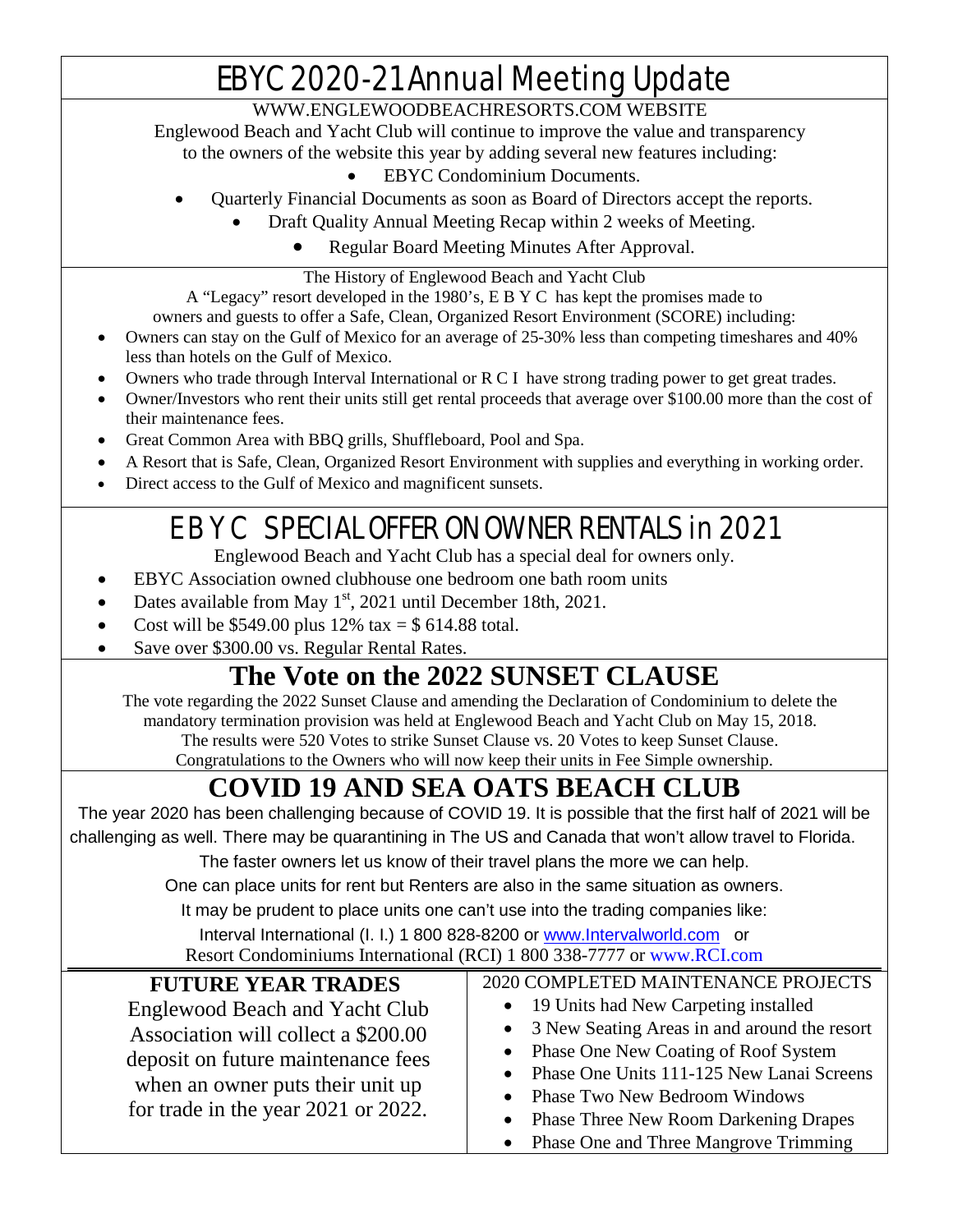# E B V C 2021 INTENT FORM

|                                                                                    | EDIU 2021 INTENT FUNNI |           |  |  |
|------------------------------------------------------------------------------------|------------------------|-----------|--|--|
| Name:                                                                              |                        | Unit/Week |  |  |
| <b>Email Address:</b>                                                              |                        |           |  |  |
| Address:                                                                           | State:                 | Zip:      |  |  |
| Cell Phone:                                                                        | Home Phone:            |           |  |  |
| I will Use my unit $ \lceil$ $\rceil$                                              |                        |           |  |  |
| I will Loan my unit - []                                                           |                        |           |  |  |
| I will Exchange my unit through RCI - [] or Interval International []              |                        |           |  |  |
| I would like to do an EBYC In House trade (depending on availability [ ]           |                        |           |  |  |
| I want to Rent my unit - [] I will fill out the Rental Agreement on back and mail. |                        |           |  |  |
|                                                                                    |                        |           |  |  |

| <b>ENGLEWOOD BEACH AND YACHT CLUB</b> |                          |                     |                          |  |  |
|---------------------------------------|--------------------------|---------------------|--------------------------|--|--|
| TIMESHARE CALENDAR FOR 2021           |                          |                     |                          |  |  |
| Week #                                | <b>Saturday Check-in</b> | Week #              | <b>Saturday Check-in</b> |  |  |
| $\mathbf{1}$                          | Jan 2                    | 27                  | Jul 3                    |  |  |
| $\overline{2}$                        | Jan 9                    | 28                  | Jul 10                   |  |  |
| $\overline{3}$                        | Jan 16                   | 29                  | Jul 17                   |  |  |
| $\overline{4}$                        | Jan 23                   | 30<br><b>Jul 24</b> |                          |  |  |
| $\overline{5}$                        | <b>Jan 30</b>            | 31                  | July 31                  |  |  |
| 6                                     | Feb 6                    | 32                  | Aug 7                    |  |  |
| $\overline{7}$                        | Feb 13                   | 33                  | Aug 14                   |  |  |
| 8                                     | Feb 20                   | 34                  | Aug 21                   |  |  |
| 9                                     | Feb 27                   | 35                  | August 28                |  |  |
| 10                                    | Mar 6                    | 36                  | Sep 4                    |  |  |
| 11                                    | Mar 13                   | 37                  | Sep 11                   |  |  |
| 12                                    | Mar 20                   | 38                  | Sep 18                   |  |  |
| 13                                    | Mar 27                   | 39                  | Sep 25                   |  |  |
| 14                                    | Apr 3                    | 40                  | Oct 2                    |  |  |
| 15                                    | Apr 10                   | 41                  | Oct 9                    |  |  |
| 16                                    | Apr 17                   | 42                  | Oct 16                   |  |  |
| 17                                    | Apr 24                   | 43                  | Oct 23                   |  |  |
| 18                                    | May 1                    | 44                  | Oct 30                   |  |  |
| 19                                    | May 8                    | 45                  | Nov <sub>6</sub>         |  |  |
| 20                                    | May 15                   | 46                  | Nov 13                   |  |  |
| 21                                    | May 22                   | 47                  | <b>Nov 20</b>            |  |  |
| 22                                    | May 29                   | 48                  | <b>Nov 27</b>            |  |  |
| 23                                    | Jun 5                    | 49                  | Dec 4                    |  |  |
| 24                                    | Jun 12                   | 50                  | Dec 11                   |  |  |
| 25                                    | <b>Jun 19</b>            | 51                  | Dec 18                   |  |  |
| 26                                    | <b>Jun 26</b>            | 52                  | Dec 25                   |  |  |
|                                       |                          |                     |                          |  |  |

## **EBYC SALES**

For association sales, call the resort at 1 941 474-7761 or email at: [ebyc@vacationFLA.com.](mailto:ebyc@vacationFLA.com)